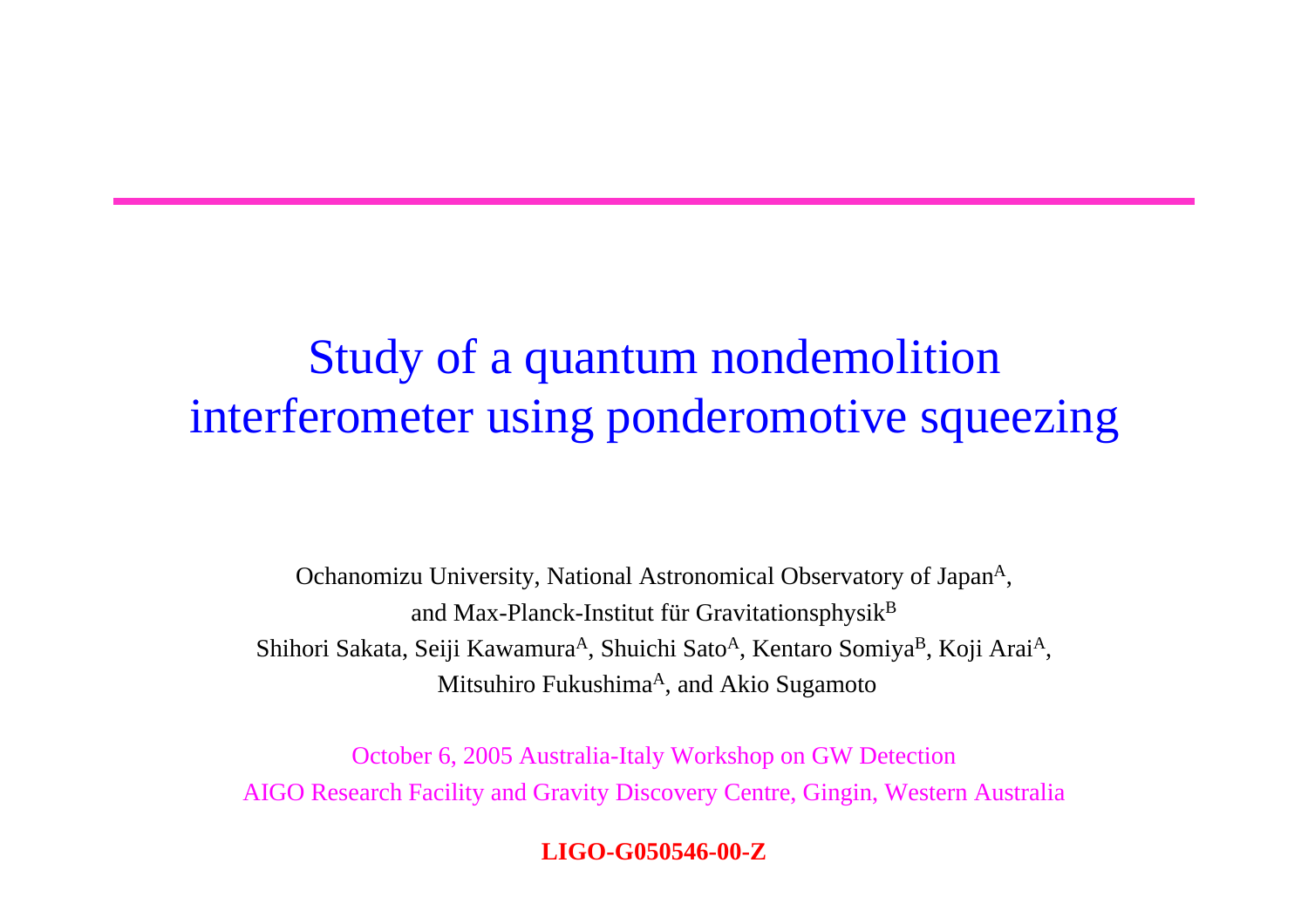# **Contents**

#### 1.Introduction

- » Quantum noise
	- Standard quantum limit (SQL)
- » Vacuum fluctuations
	- Ponderomotive squeezing
- »Homodyne detection
- 2. Interferometer to generate ponderomotively squeezed vacuum fluctuations
	- » Michelson interferometer
		- How much mass of end mirrors is needed to achieve the SQL
	- » Fabry-Perot Michelson interferometer
		- To overcome the SQL utilizing ponderomotively squeezed vacuum fluctuations
			- $\bullet$ Discussion of experimental parameter
			- O Detection of the ponderomotive squeezing by homodyne detection
- 3. Summary
- 4.Future plan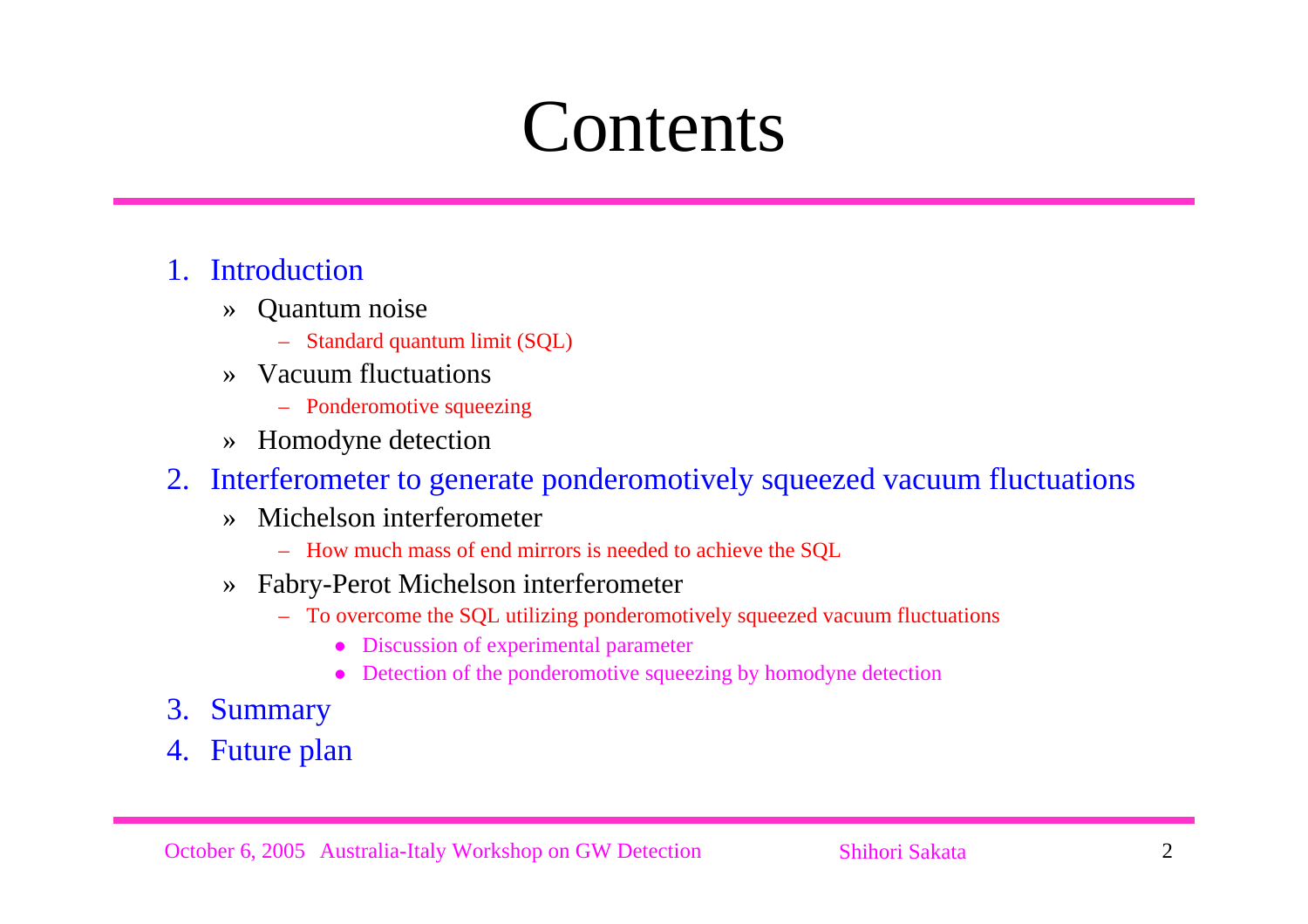### 1. Introduction

#### Sensitivity of GW detectors will be limited by quantum noise

- » Shot noise
	- Spectral density of the shot noise 1/P,
	- P: laser power
	- The shot noise arises from uncertainty due to quantum mechanical fluctuations in the number of photons in the interferometer
- » Radiation pressure noise
	- Spectral density of the radiation pressure noise
	- The radiation pressure arises from displacement Induced by radiation-pressure fluctuations
- » Standard quantum limit
	- A point at which the shot noise equals radiation pressure noise  $10^{-23}$



#### October 6, 2005 Australia-Italy Workshop on GW Detection Shihori Sakata 3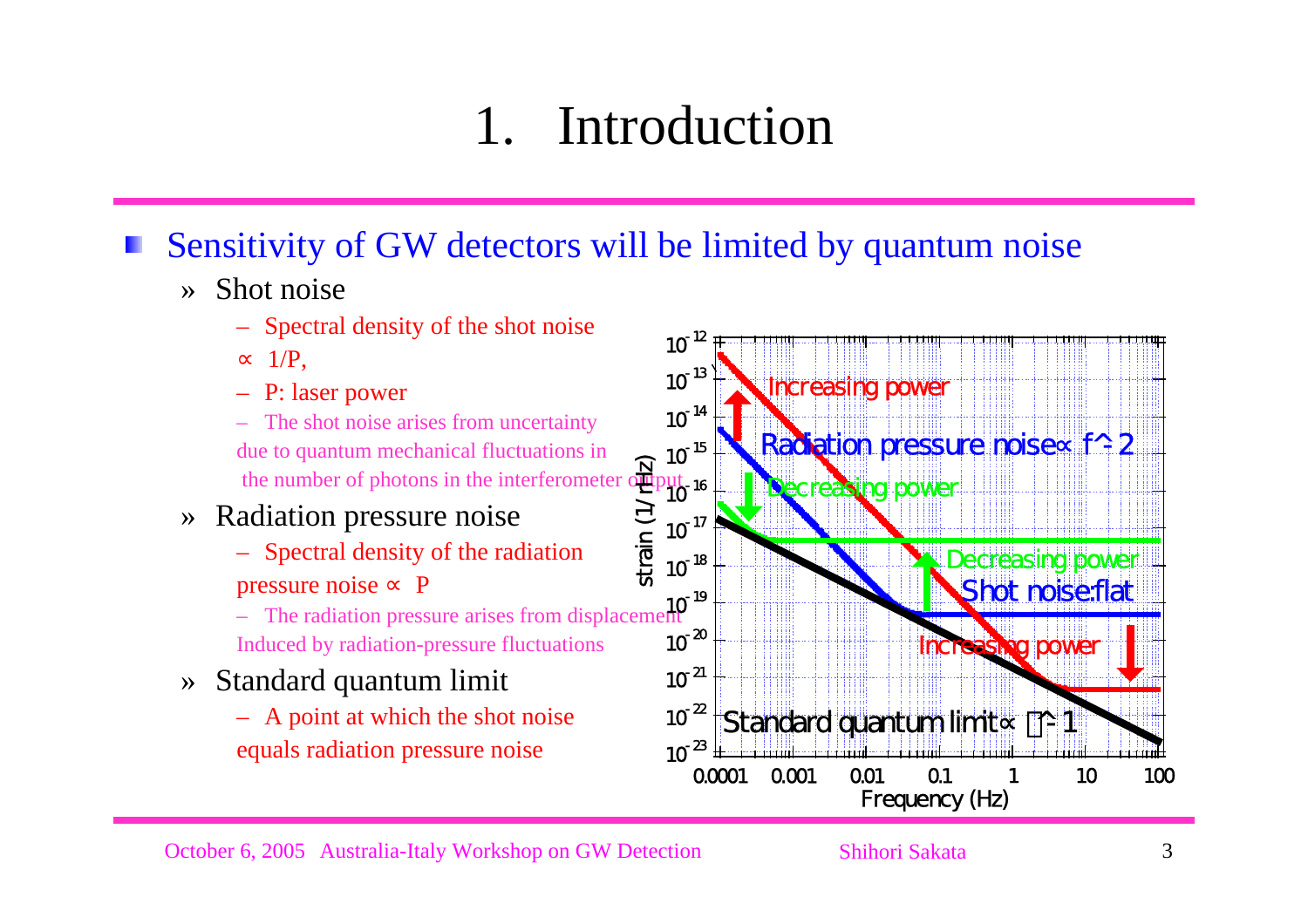#### Vacuum fluctuations

- In the next generation, the sensitivity of the interferometer will be limited by the quantum noise at most of frequencies
	- » Vacuum fluctuations entering an anti-symmetric port of conventional interferometer
		- Expression of the vacuum fluctuations using two quadrature amplitudes  $a_1$ ( ) and  $a_2$  ( ) which are made by the combination of annihilation operators  $a_{\pm}$  (  $_{0} \pm$  )



October 6, 2005 Australia-Italy Workshop on GW Detection Shihori Sakata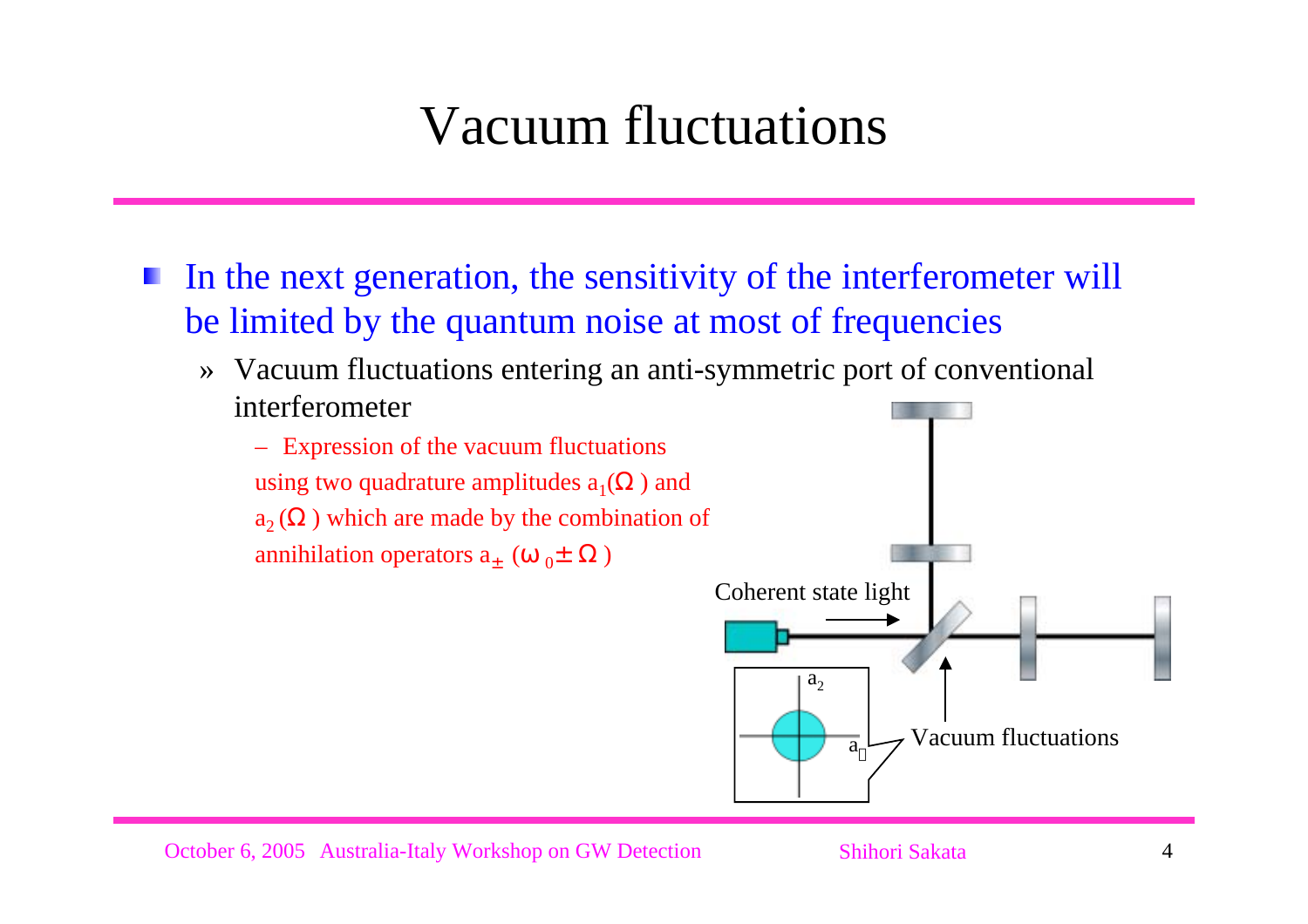#### Ponderomotive squeezing

The vacuum fluctuations is ponderomotively squeezed by back action of mirror motion due to fluctuating radiation pressure on test masses

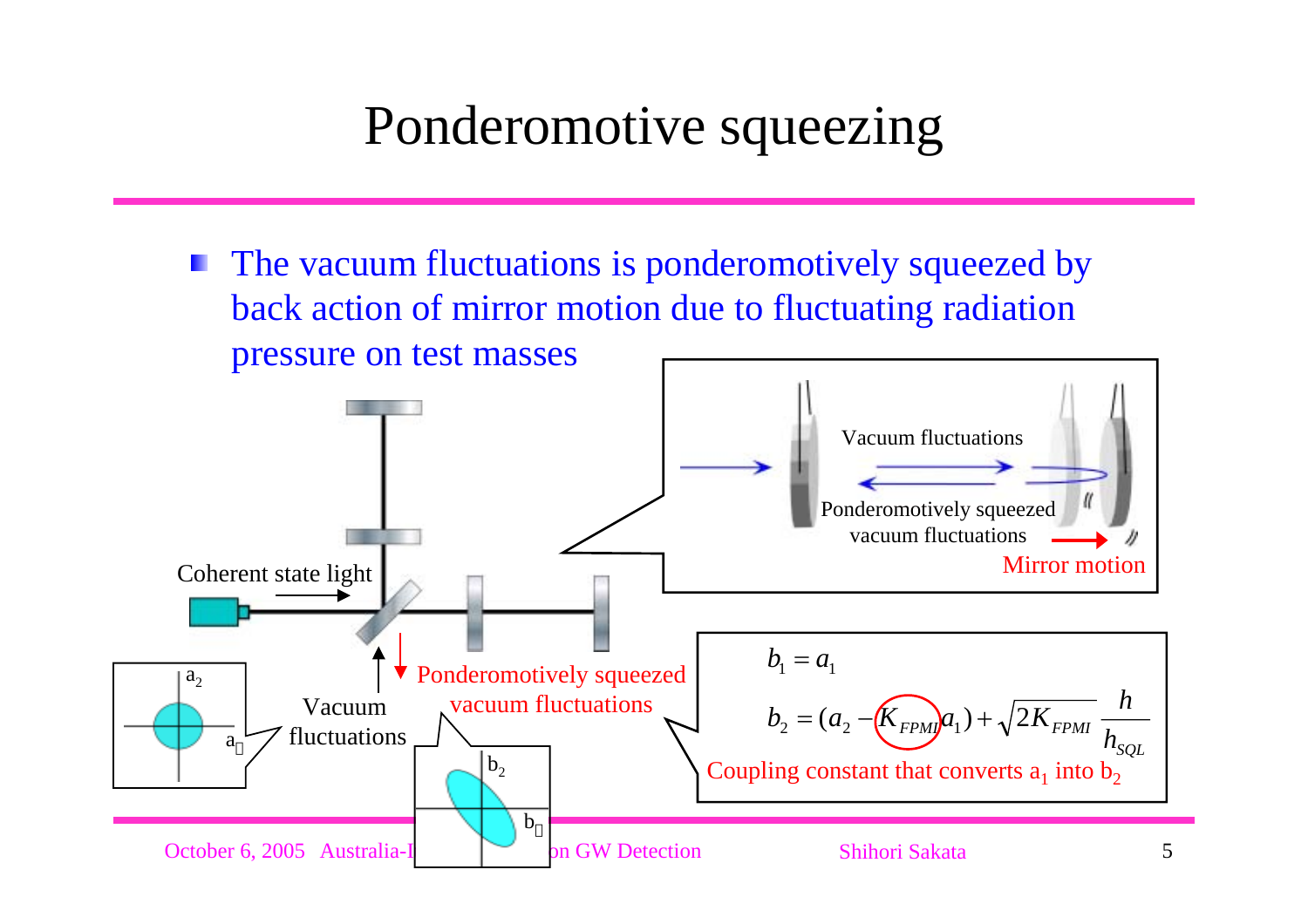#### Homodyne detection

- Using conventional readout scheme, in case of detecting the ponderomotively vacuum fluctuations, the sensitivity is limited by the SQL
- However, by using homodyne detection that is one of the quantum H. nondemolition devices, the sensitivity will be able to beat the SQL
	- »Optimization of the homodyne phase make it the best signal-to-noise ratio



October 6, 2005 Australia-Italy Workshop on GW Detection Shihori Sakata 6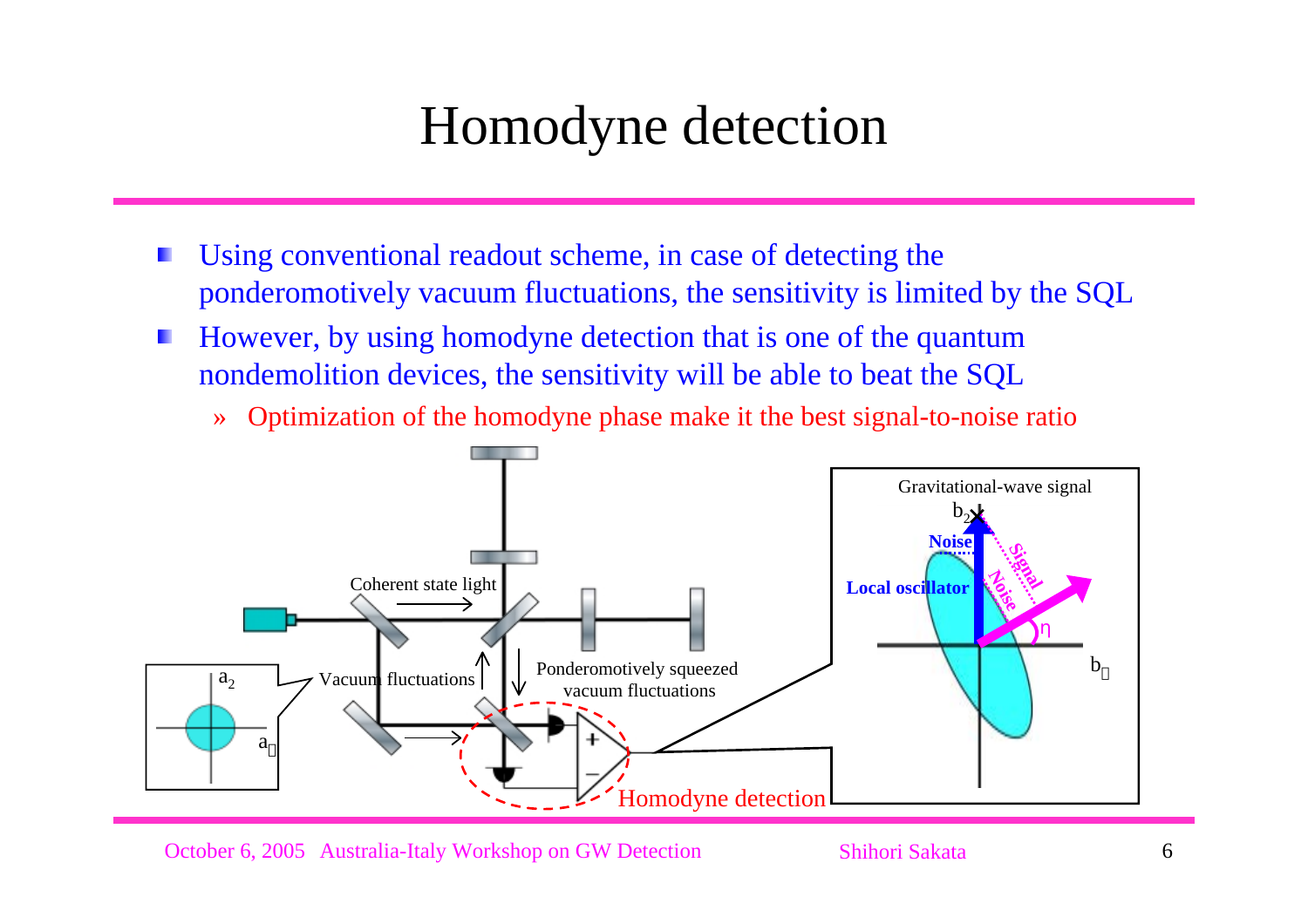# 2. Interferometer to generate ponderomotively squeezed vacuum fluctuations

- We calculate generation of the ponderomotive squeezing using Michelson interferometer and Fabry-Perot Michelson interferometer
	- » In the calculation conditions is that:
		- Parameters
			- Laser power  $I_0 = 1W$
			- $\bullet$ Phase modulation frequency due to the mirror motion
			- $\bullet$  $=1kHz$
			- $\bullet$ : cavity pole
			- Arm length= $10cm$
		- The sensitivity assumes to be limited by only the quantum noise
		- Loss is zero
			- $\bullet$  End mirror reflectivity: 1
		- The sensitivity achieves the SQL, then beat the SQL by extracting the ponderomotive squeezing at the SQL
			- The homodyne phase is independent of frequency
	- »Reference: H.J.Kimble et al. Phys.Rev.D **65**, 022002 (2002)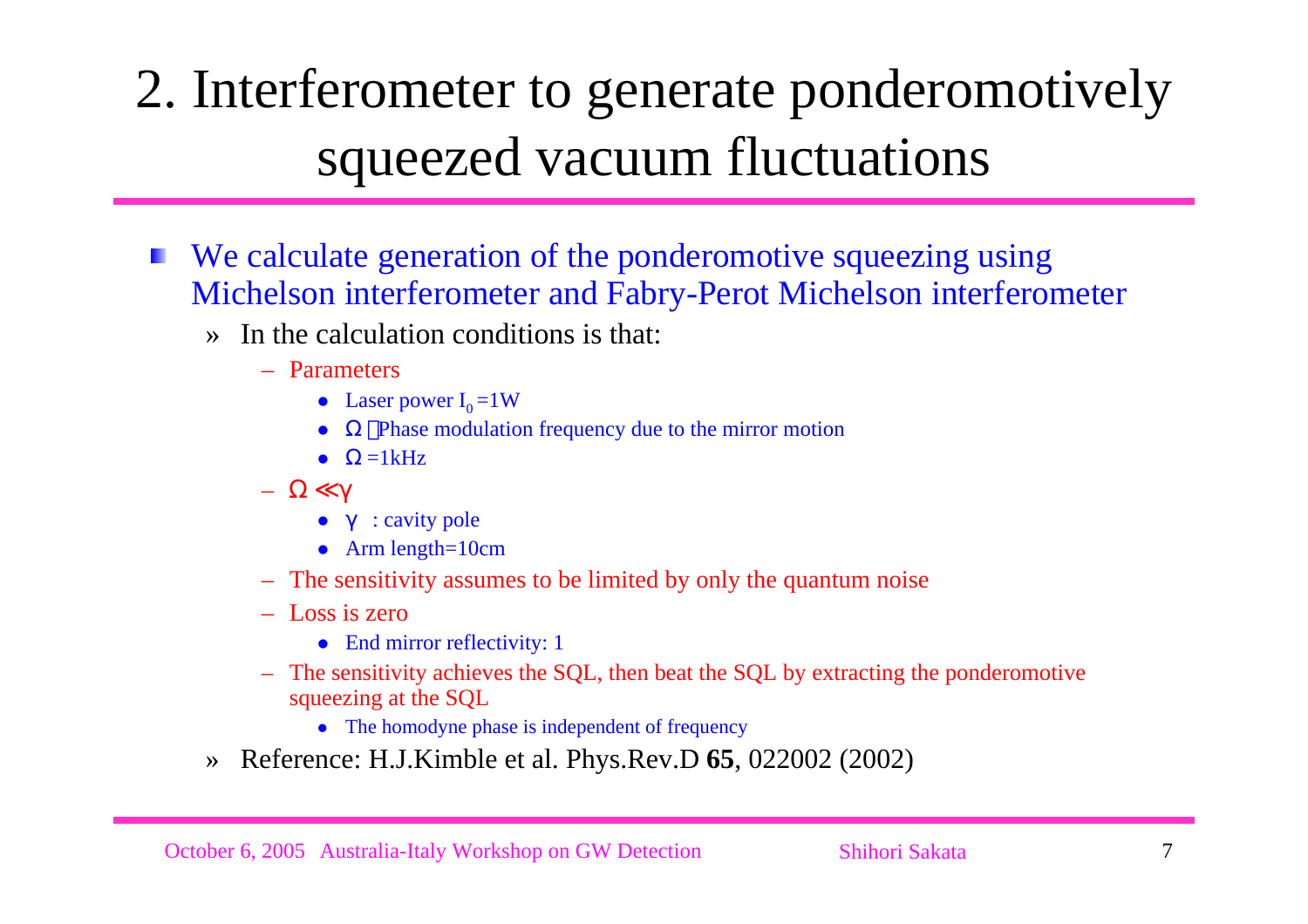# Generation of ponderomotive squeezing using Michelson interferometer

- In case of measuring the output quadrature field by means of the conventional readout scheme,
	- » The noise spectral density:
	- » where
		- $-$  The sensitivity achieves the SQL, where  $K_{\text{MI}} = 1$ 
			- $m_r$  reduced mass,  $M_{BS}$ : BS mass,  $\omega_0$  laser angular frequency
- how much mass of the end mirror is needed to achieve the SQL?
	- » The end mirror mass: 1 ng
		- BS mass:  $500 \text{ g}$
	- » The reduced mass:
		- Experimentally generation of the ponderomotive squeezing is very difficult
	- »  $m_r$  I<sub>0</sub>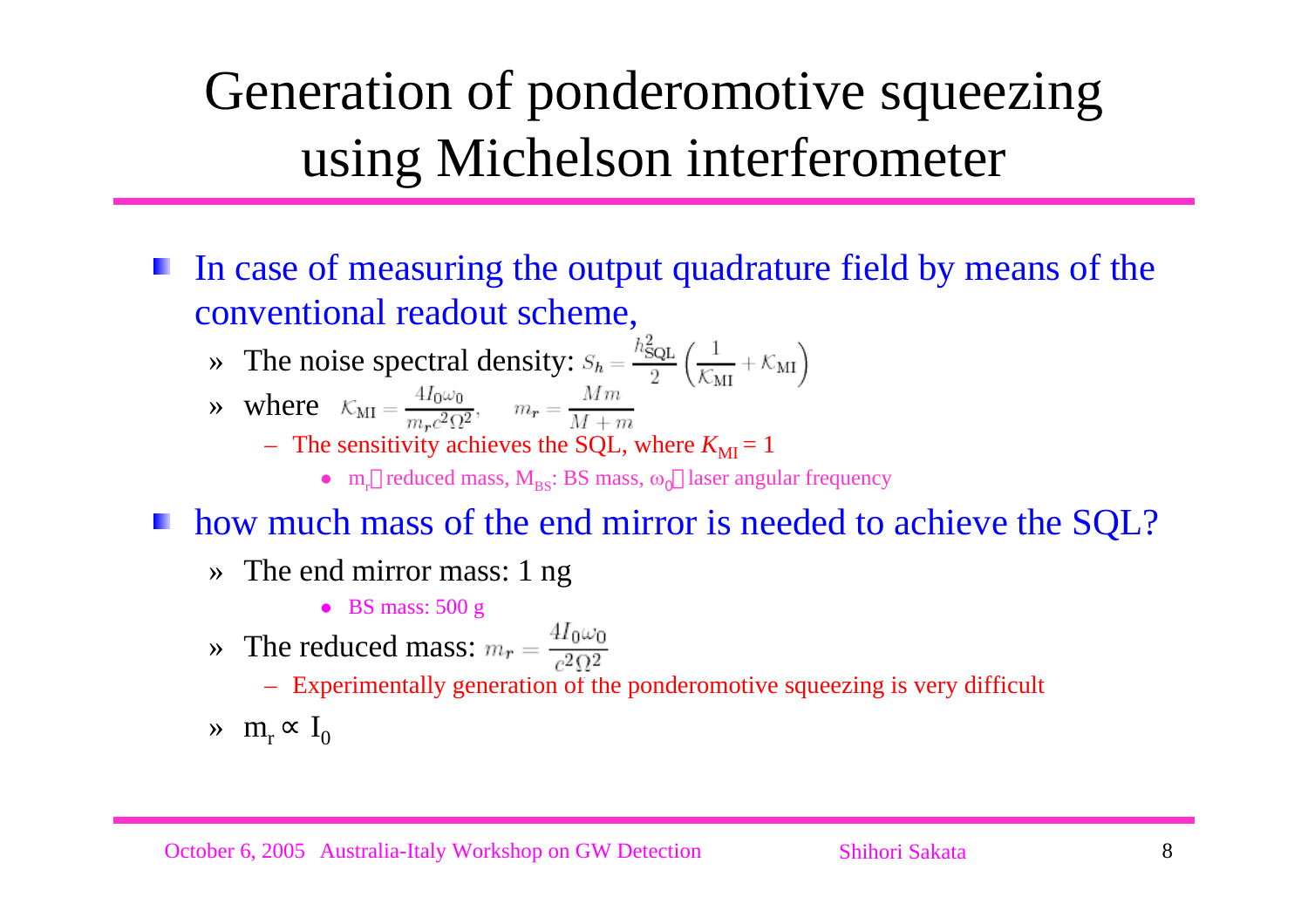### Generation of ponderomotive squeezing using Fabry-Perot Michelson interferometer

- In case of measuring the output quadrature field by means of the conventional readout scheme,
	- »The noise spectral density:  $S_h = \frac{h_{SQL}^2}{2} \left( \frac{1}{K_{\text{EDM}}} + K_{\text{FPMI}} \right)$

$$
\mathbf{where} \quad \mathcal{K}_{\text{FPMI}} = \frac{4I_0\omega_0}{m_r r_{\text{F}}} \left(\frac{T_{\text{F}}\mathcal{F}}{\pi c \Omega (1 - r_{\text{F}})}\right)^2, \quad m_r = \frac{Mm}{M + m}
$$

- $m_E$   ${\cal F}^2$ 
	- The sensitivity achieves the SQL, where  $K_{\text{MI}} = 1$
	- O •  $m_r$  reduced mass  $M_F$ : front mirror mass
	- $r_F$ : amplitude reflectivity of front mirror,  $T_E$  intensity transitivity of end mirror
- $-$  Making finesses  ${\cal F}$ ten times is the same effect as making end mass m<sub>E</sub> 100 times
	- $\mathcal{F}$  10000 m<sub>E</sub> 500g
	- $\mathcal{F}$  1000 m<sub>E</sub> 5g
	- $\mathcal{F}$  100 m<sub>E</sub> 50mg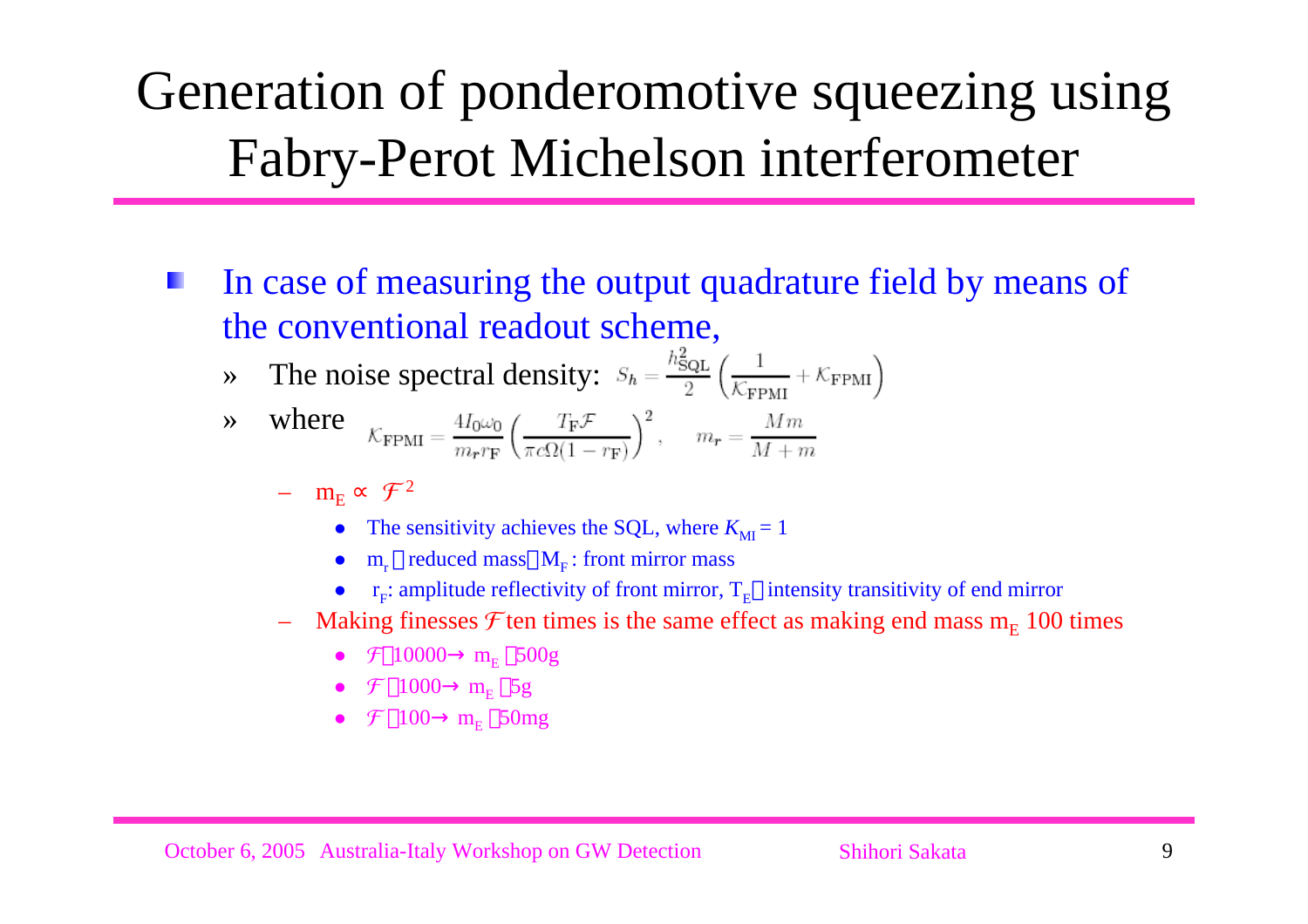#### Experimental parameter

#### Discussion of experimental parameter

- »The sensitivity achieves the SQL at  $_{\text{SQL}} = 1 \text{ kHz}$
- »The noise spectral density:  $S_h = \frac{h_{SQL}^2}{2} \left( \frac{1}{K_{TPMI}} + K_{FPMI} \right)$ 
	- –Finesses  $\mathcal{F}$  1/10 times and mass m 1/100 times does not change the frequency
		- $\bullet$ Radiation pressure noise  $1/m$   $\mathcal{F}$
		- O Shot noise  $1/\mathcal{F}$
	- By making the sensitivity worse, achievement of the SQL is more possible
- Noises other than the quantum noise
	- » Suspension thermal noise becomes worse
		- $-$  Roughly  $1/(m)^{1/2}$

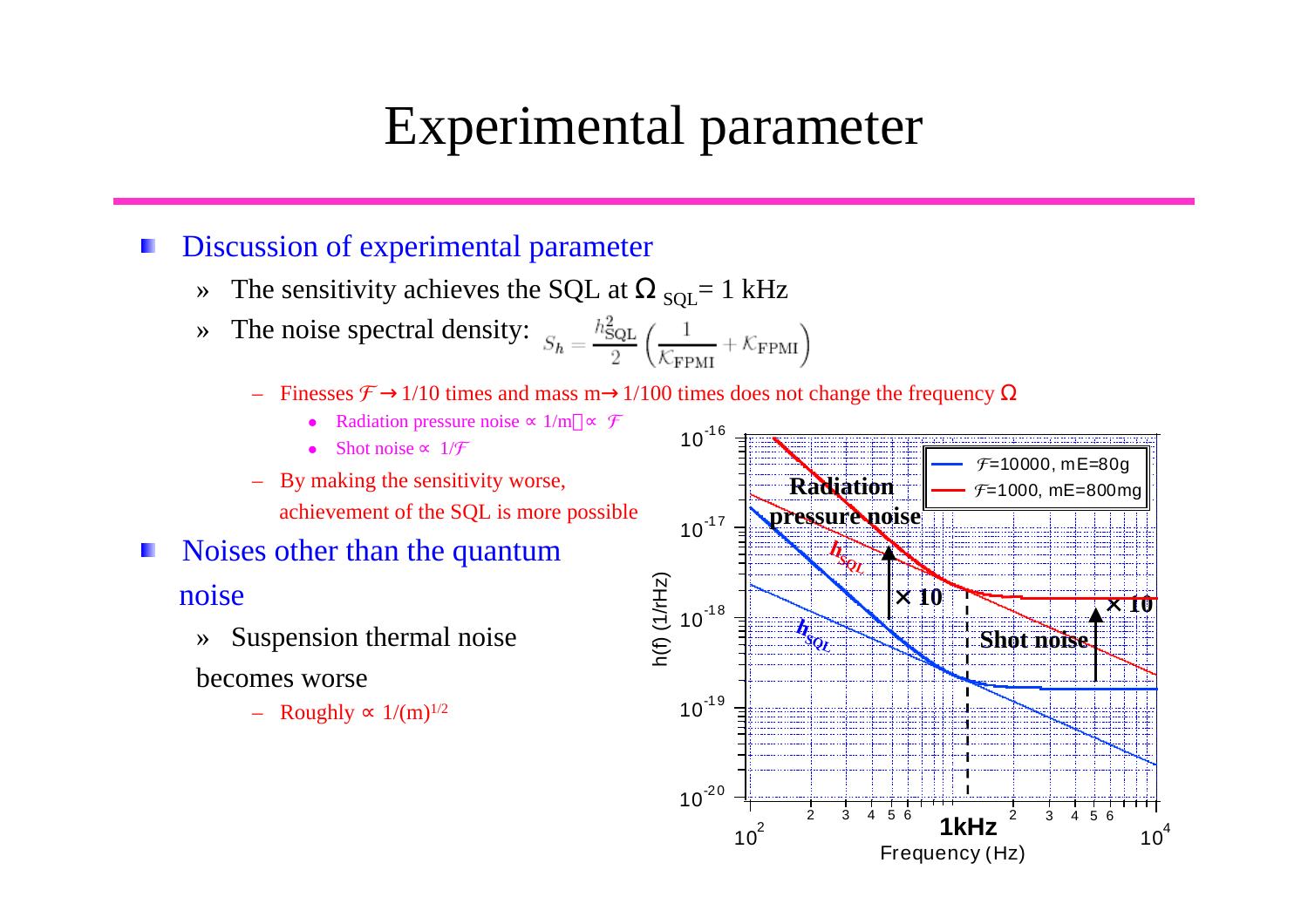#### Beat the SQL

In case of measuring the output quadrature field by homodyne detection,

- » The sensitivity is obtained by
- »At the SQL, the homodyne phase is optimized by

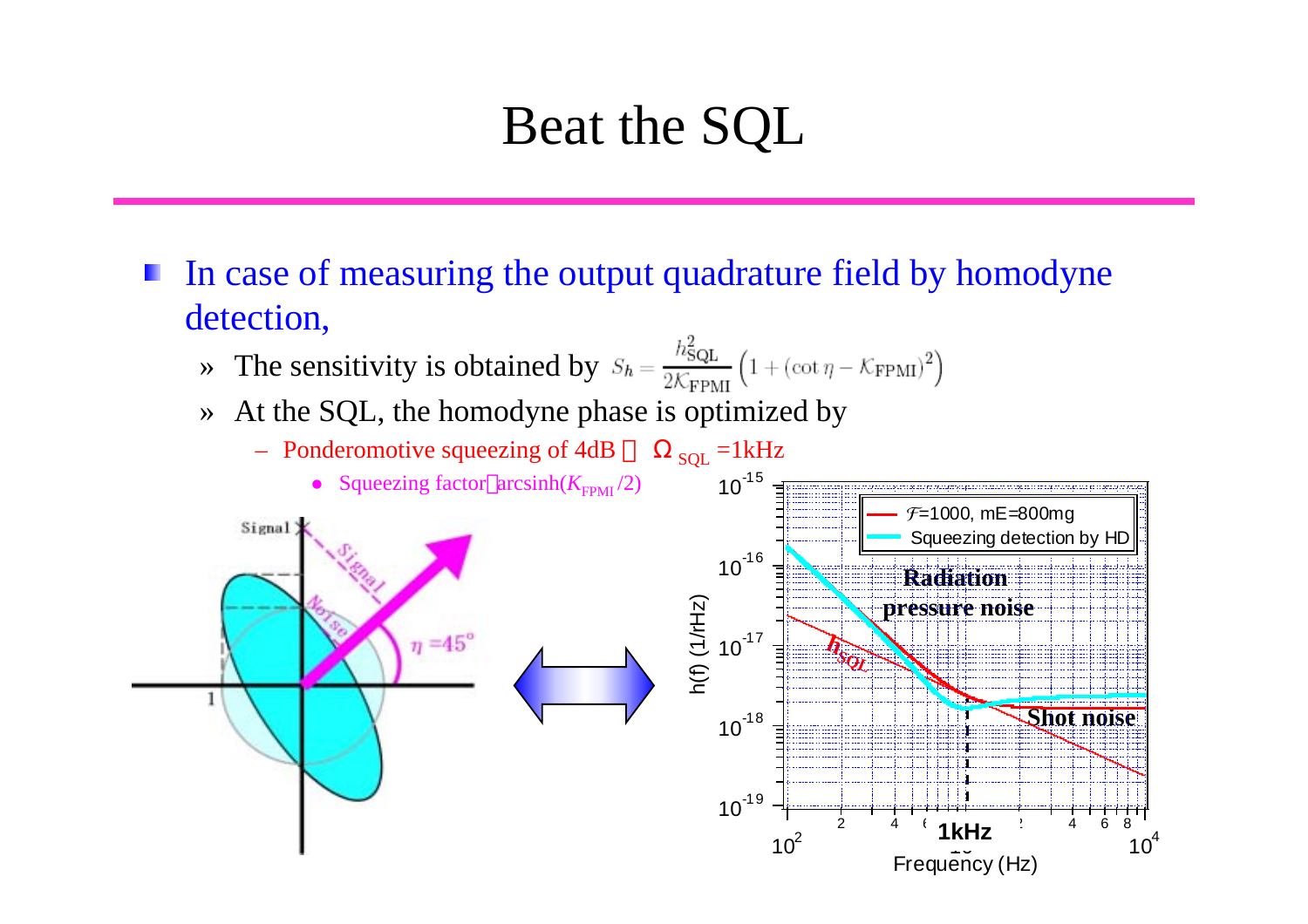# 3. Summary

By extraction of the ponderomotive squeezing at the SQL, the sensitivity will beat the SQL

- » Discussion of interferometer to generate the ponderomotive squeezing
	- Michelson interferometer and Fabry-Perot Michelson interferometer
		- $\bullet$  Loss is zero
		- The sensitivity assumes to be limited by only the quantum noise
	- Finesses  $\mathcal{F}$  10 times is equivalent to the mass m 100 times
- » Experimental parameter
	- The sensitivity achieves the SQL at  $_{\text{SQL}}$ =1kHz
		- Finesses  $\mathcal{F}$  1/10 times and mass m 1/100 times does not change the frequency
		- At the SQL,  $K_{\text{FPMI}} = 1$
	- By making the sensitivity worse, achievement of the SQL is more possible
- » At the SQL, the homodyne phase is optimized by
	- Ponderomotive squeezing of 4 dB  $_{\text{SQL}}$  =1kHz
	- $-$  Homodyne phase  $=45^{\circ}$ 
		- $m_E = 800$ mg  $f = 1000$